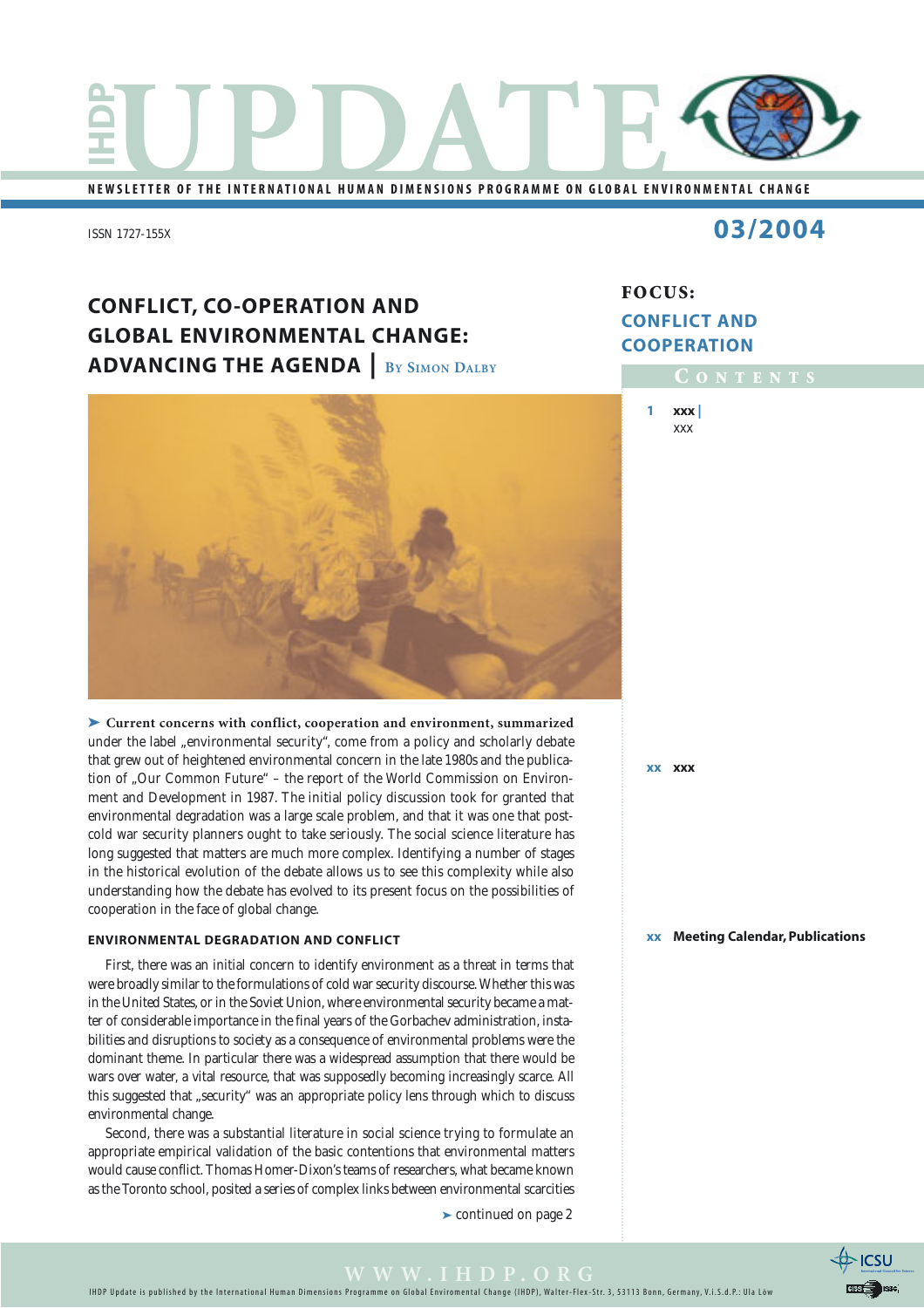## **EDITORIAL**

and social responses, which they argued, when coupled to other political factors, such as weak states with inadequate capacities for resource management, appropriate infrastructure provision or conflict resolution would likely lead to overt conflict. Homer-Dixon's attempts to establish a plausible series of causal links between environmental scarcity and conflict showed how complicated such causes were and suggested clearly that war between states was unlikely over environmental matters. The Toronto school's approach met with objections from other scholars concerned that the methods were not proving anything given the selectivity of the case studies. Calls for comparison cases and null hypotheses appeared in the pages of scholarly journals and books, especially from those more interested in the general discussion of the causes of wars, rather than a specific focus on environment.

The supposed causal link between environmental scarcity and political conflict is exemplified in the debate over water. It is especially important when linked to concerns about global climate change and disruptions of rainfall patterns and evaporation rates. Supposedly in the face of scarcities and disruptions, states vying for control over specific rivers will fight to secure access to supplies of fresh water. But empirical research into the matter suggests that, 'water wars' have been very rare and are generally unlikely. Few states are so tied to the waters of a river that the extreme dynamics of interstate warfare unfold when water shortages happen. The pitfalls of conflict that might destroy shared infrastructure essential to both sides are much greater than any possible benefits of going to war. The water wars debate has made it clear that vulnerabilities are a complex matter, but also that environmental change presents numerous possibilities for cooperation.

Two examples make this clear. The Aral Sea is a classic case of both environmental degradation and consequent resource shortages. The large scale diversion of water for cotton irrigation and the consequent reduction of the volume of water in the sea lead to the death of most of the fish populations that provided many local livelihoods. The states that emerged from the former Soviet Union and which surround the lake have not gone to war over this matter. Not only have they cooperated with each other, but have actively invited assistance in international institution building that has incidentally helped build national institutions too. Another recent example of the attempts to resolve difficulties in the case of Lake Victoria suggests a dramatic alternative to the resource war scenarios. The need to curtail over-fishing in the lake and the importance of remediation has encouraged cooperation; scarcity leading to conflict arguments have not been common in the region and they have not influenced policy prescriptions. Many conflicts over the allocations of water use rights continue around the world but most of them are within states and international disputes simply do not have a history of leading to wars.

#### **MALDEVELOPMENT, POLITICAL ECOLOGY AND RESOURCE WARS**

The third approach to environmental security came from the Swiss Peace Federation which sponsored a large project that included many case studies looking at violence and environment in a lot of places. The ENCOP project, directed by Gunther Baechler, linked environmental conflicts to problems of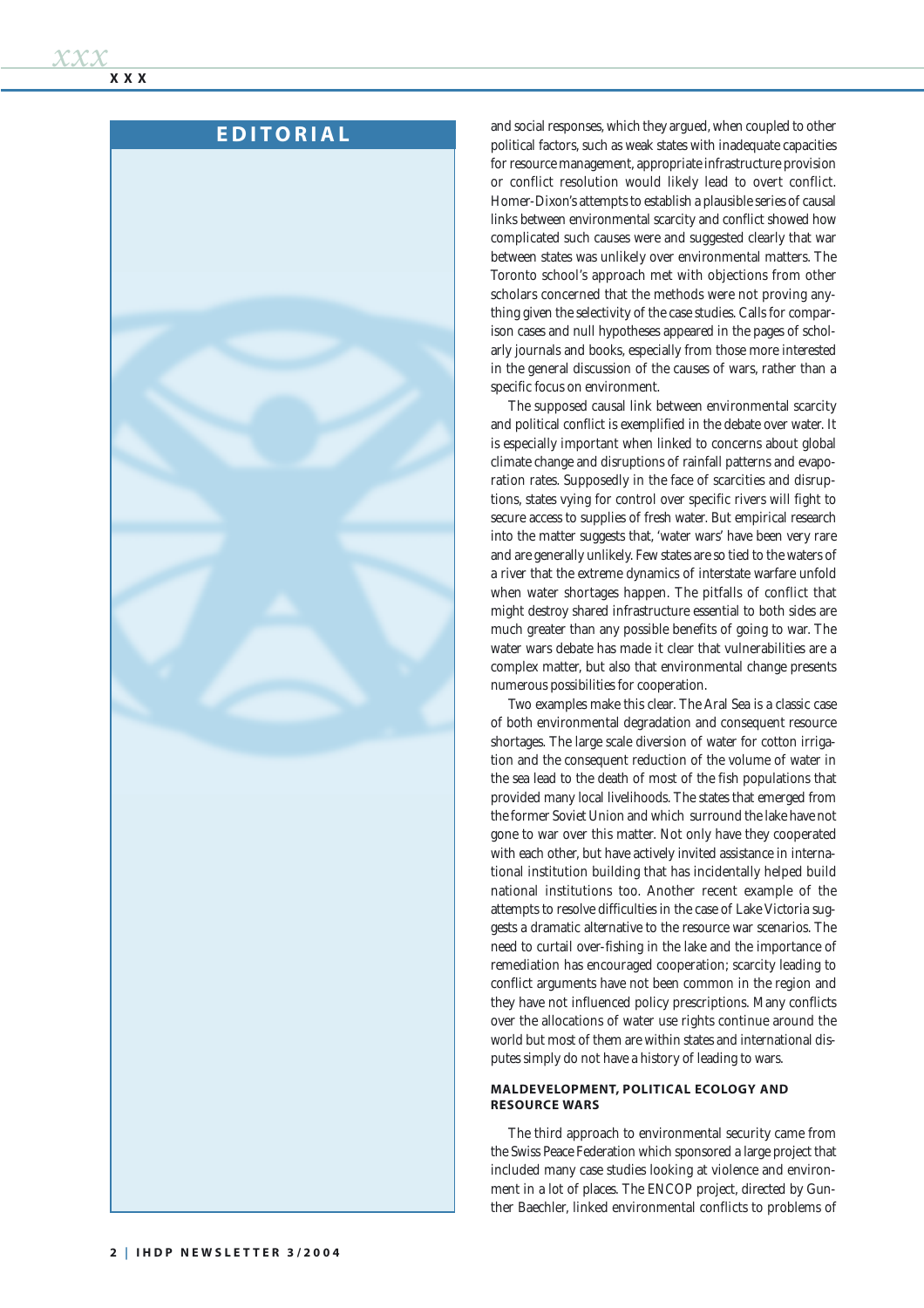maldevelopment and a spreading, disruptive influence of commercial societies. Most explicitly, ENCOP (The Environment and Conflict Project) suggested that the integration of the poverty ridden marginal lands in mountainous regions and more remote areas of Africa on the margins of major ecological zones were the most likely locations for environmental conflict. But there were other dimensions to the relation of environment and conflict too, not least the damage done to specific environments and local peoples by the dislocations of major development projects. The struggles by indigenous peoples to protect rainforests and other lands from oil wells and mining corporations are part of this larger pattern.

A fourth approach, that of "political ecology", focused much more on the political economy of resources and in particular the complexity of local resources intersecting with the global commercial economy. Showing how local power structures, gendered access to farm land, traditional modes of subsistence agriculture and fishing were overlain with new modes of resource extraction, this literature challenged the arguments about scarcity in the neo-Malthusian formulations while not denying that some environments were indeed violent. This critical literature has made very clear that the complexities of the global economy have to be factored into local vulnerabilities, and that this has to be done with considerable care to ensure that the specifics of local circumstances are appropriately incorporated into the analysis. Both global environmental change and economic change matter in explaining local vulnerabilities.

This discussion links to a fifth literature, which in the late 1990s suggested that resource shortages were not correlated with conflict. The converse, it was suggested was the case. The "new wars" of the 1990s in the South were tied into the struggle to control the rents from resource streams that were being exported to the global economy. Controlling resources, whether timber, diamonds or oil, was the way to get rich quick, rather than follow the painful and slow routes of economic development. Elite rivalries and the promise of wealth are, so the argument goes, powerful incentives to initiate hostilities, especially where tribal or other sectoral loyalties can be mobilized. But these wars were not largely about either subsistence lands or the politics of agriculture. While their extraction and consumption may have environmental consequences, apart from tropical timber, most of these resources are not "renewable" resources, so their inclusion within a discussion of "environmental security" may not be technically appropriate, this perspective is a useful addition to the discussion because it emphasizes the importance of globalization and resource extraction in the discussion of violence and human insecurity.

#### **GLOBAL ENVIRONMENTAL CHANGE AND HUMAN SECURITY**

This links to a sixth approach, one summarized in the term Global Environmental Change and Human Security (GECHS) which in many ways offers a synthesis of the lessons learned in the other approaches. Vulnerabilities of populations to changing environments, and specifically concerns with the impact of global change, is the driving force in many of these studies. The welfare and survival of people and their environments is the key focus of research in contrast to the earlier focus on states and potential wars. This overlaps in part with the ENCOP concerns with human development and its focus on the juxtaposition of violence with the parts of the world that have the worst scores on the UN human development indices. It emphasizes the importance of understanding the complexity of both environmental and social processes in specific contexts, and the obvious point that the poor in rural areas are frequently most vulnerable to both environmental change and the disruptions caused by political violence.

In parallel with the focus on human security as a necessity in the face of both natural and artificial forms of vulnerability, recent literature has emphasized the opportunities that environmental management presents for political cooperation between states and other political actors, on both large scale infrastructure projects as well as more traditional matters of wildlife and new concerns with biodiversity preservation.

In some ways the discussion has come back to where it started in the 1980s, focusing on the vulnerable populations in the South and their need for a broadly understood human security. But what has changed is that simple assumptions of environmental degradation or resource scarcity leading to conflict are no longer accepted. Vulnerability is now understood as a complex problem; cooperation is understood as more likely than violent conflict in the face of environmental change. The connections between violence in the South and consumption in the North is also part of the analysis now, both due to the direct links through resource wars and the less direct impacts of climate change.

Understanding the specific circumstances of human vulnerability in different places is important and has become part of the discussion. Environment, development and human security are understood as parts of the same issue. But while it is clear that solutions have to be tailored to fit local circumstances it is also now understood that neither global change nor globalization can be ignored. Environmental changes are not strictly "local" phenomena triggering "local" social responses. Human insecurity is context dependent, but context is not simply a matter of local phenomena.

The good news from the contemporary literature on environmental security is that scholars now increasingly understand the importance of these links between human activity and natural processes at a variety of interconnected scales. Protecting people and places now go together. The GECHS approach emphasizes the importance of policy cooperation across boundaries linked to a recognition that peoples and landscapes are interconnected, and hence vulnerable to global change in ways that make it important to plan protection of both environments and biodiversity on the one hand, and peoples and their livelihoods on the other, as part of a single cooperative process.

The challenge for contemporary research is how to turn these insights into practical innovations in specific places – innovations that reduce human vulnerability by enhancing ecological resilience, while simultaneously providing sustainable forms of livelihood in a rapidly changing global economy. **REFERENCES** to this article are included on the IHDP website at **www.ihdp.org/updateconcop04/references.htm**

**SIMON DALBY** is Professor of Geography and Political Economy at Carleton University in Ottawa, Canada; **simon\_dalby@carleton.ca; www.carleton.ca/~sdalby**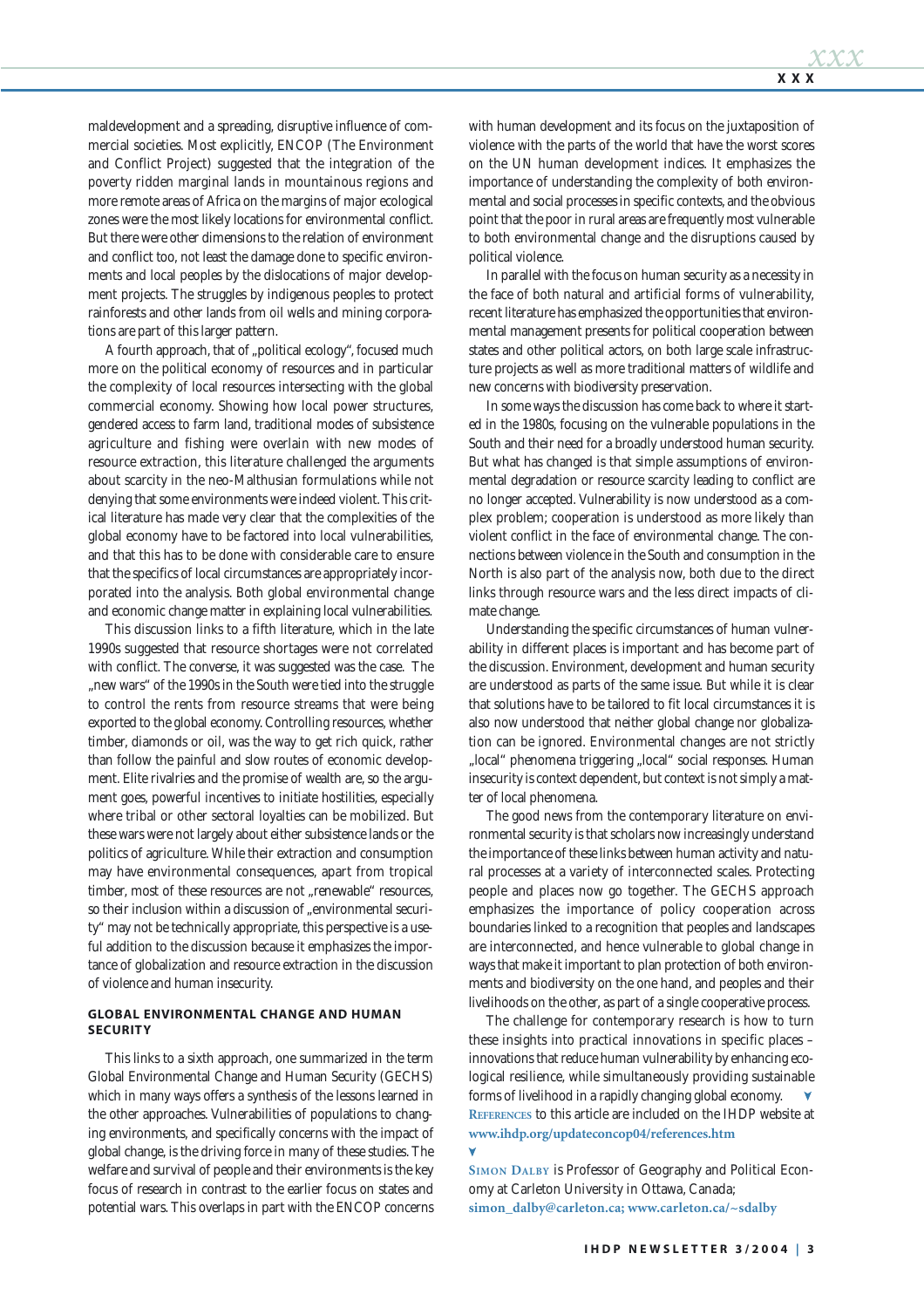## **MANAGING CHANGE IN THE OKAVANGO BASIN**

**BY ANTHONY R. TURTON & ANTON EARLE**

➤ **The Okavango River basin is home to about 600,000** people, over half of whom live in the Angolan portion of the basin. Namibia is home to 160,000 people in the basin, with the remainder living in and around the Okavango Delta in Botswana (Mendelsohn & Obeid 2004). The two main tributaries, the Cubango and the Cuito, rise on the Bie Plateau in central Angola, where average annual rainfall is over 1000 mm a year, and flow south towards Namibia. The Cubango (Kavango in Namibia) forms the border between Angola and Namibia and joins the Cuito after about 300 kilometres. Shortly after this the unified river traverses Namibia's Caprivi Strip – becoming Namibia's only perennial river wholly on its territory. The Okavango River does not flow into the sea, terminating instead in Botswana as the Okavango Delta (average annual rainfall of about 400 mm a year)



*A Russian battle tank lying in a mine field between Menongue and Caiundo*

where it is swallowed up by the sands of the Kalahari Desert and "lost" to evapotranspiration.

About 10 cubic kilometres of water drain into the Okavango delta every year. At present very little of this flow is taken out of the river as there are no dams or major water pumping schemes on the river – yet. As such it is the one of the last relatively pristine rivers in Africa, giving it an internationalized character as there are many stakeholders interested in the sustainable management of the river other than the three riparian states. The main economic value of the water is in the delta where it contributes to a unique biodiversity that sustains a large tourism industry. Revenues from tourism in the delta exceed US\$ 250 million annually, or roughly 10 percent of the Botswana GDP. Current activities using water from the river in Namibia include small to medium-scale irrigation projects, fishing and fish farming. As it is Namibia's only perennial river, there has been talk of transferrin $\boxed{\equiv}$  water to Windhoek for industrial and domestic use.  $T\Box$  ther potential increase in water use from the river is in Angola. The end of the Angolan civil war will accelerate development in the basin, probably requiring more water.

These developmental needs run into a range of local and international interest groups aiming to conserve what they perceive to be the "fragile and unique" ecosystem of the river, specifically in the delta. The result has been to thrust any mention of development of the river into the realm of politics with claims & allegations, some factual & others not, being made by the various stakeholders involved. It turns out that the system is not "fragile & unique" as is claimed, but rather an enduring and dynamic system that is essentially driven by long-term variability. The Okavango River is a resilient system, which responds and adapts to the various changes and "threats" it has encountered over time. However, it is important that the resilience of the system is protected and that any future development is planned in such a way that it does not rob the system of its ability to respond to change. For this to become a reality a high degree of social and institutional adaptive capacity is needed. Adaptive capacity of these human systems in the region is relatively low due to a lack of economic resources and political instability (specifically in Angola), while human vulnerability is high due to poverty and the reliance on rain-fed agriculture – exacerbated by the recurrent cycle of floods and drought (IPCC, 2001).

Effective sustainable management of the system calls for decisions to be based on legitimised data and knowledge. The three basin states formed the Permanent Water Commission on the Okavango River (OKACOM) in 1994, with the mandate to act as a technical adviser to the riparian governments on issues related to conservation, development and use of the water resources of the basin. Although no agreements regulating the use of the water between the states have been signed, the Commission is generally seen to be operating effectively, but fears of unilateral action by any one riparian state and the absence of a unifying basin-wide database hamper the effectiveness of the institution (Turton & Earle, 2003). The Okavango River system needs to be well understood for water managers to respond to the pressures and challenges faced – a challenge given the highly dynamic nature of the ecological drivers and the limited adaptive capacity in the region.

Southern Africa is characterised by temporal as well as spatial climatic variability – droughts and floods follow on from each other with relatively few years of what can be called "average" rainfall. The Okavango Basin is no exception. Since records of inflows to the delta began in the early 1930s flows have varied from –45% to +60% of the mean annual flow (Ashton & Neal, 2003). Since the 1980s there has been a downward trend in flow volumes into the delta, although the 2004 season is set to be one of the biggest flow events in the past 35 years. These variations appear to be natural, but anthropogenic factors cannot be ruled out as part of global climate change. Unfortunately flow and rainfall records in Angola were not maintained during the almost 30 years of civil war – a gap in the data which will never be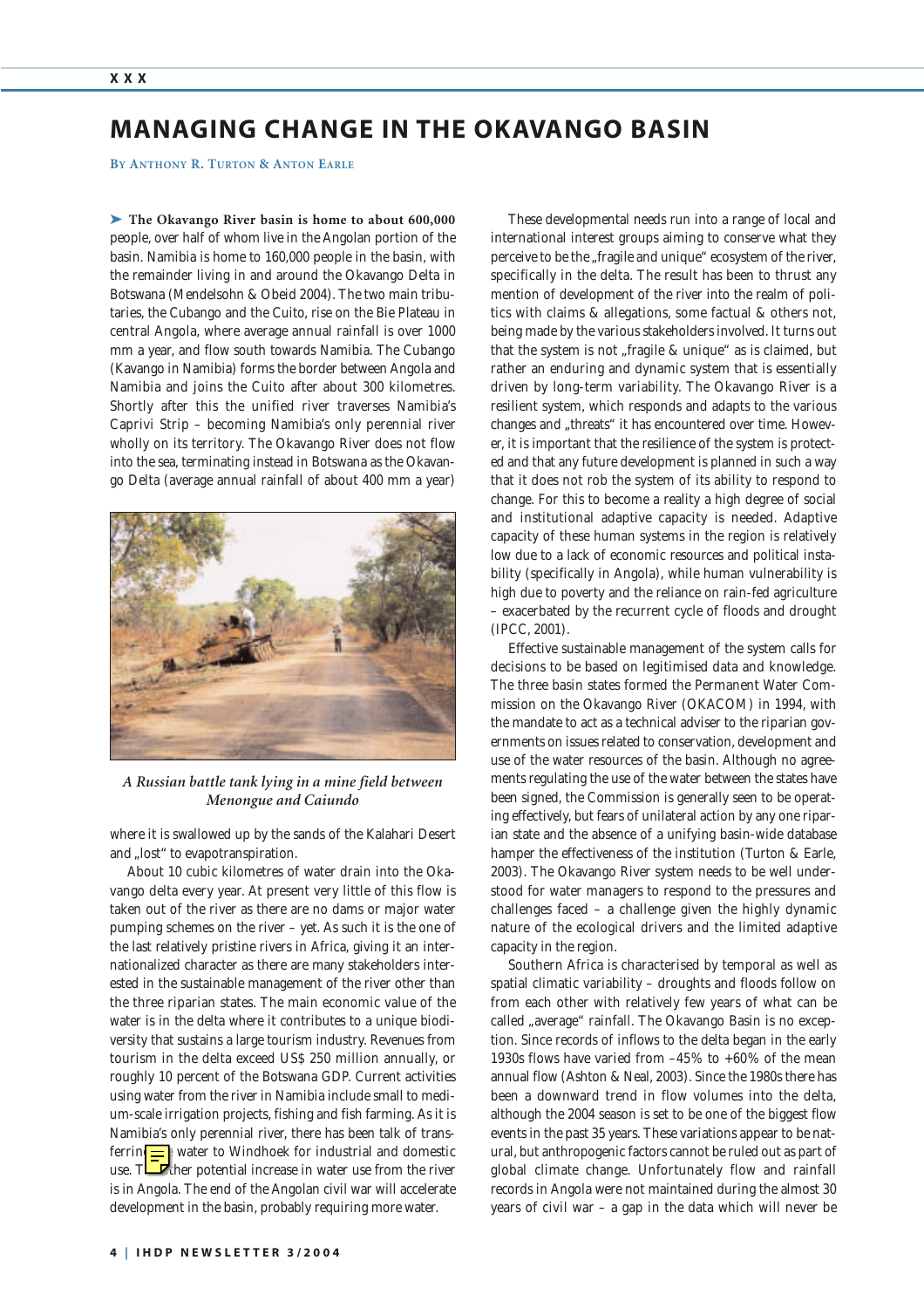recovered, making accurate predictions on climatic changes over the past half century difficult. Given the highly dynamic nature of the ecosystem however, this data sequence is far too short to really develop a profound understanding of changing weather patterns over time.

By looking at layers of sediment and sand dune formation in the region, as well as periods of intense plant growth, it is future. This raises the stakes at the strategic level and tends to politicize management. This is not necessarily a bad thing however, as politicization usually leads to the creation of institutions in which policy options can be debated and solutions generated. The alternative is securitization, which has negative implications because such an approach would move the management of the river basin into the realm of security

possible to reconstruct an approximation of the rainfall pattern of the past 200,000 years. What emerges is a series of cycles taking about 23,000 years for each to complete (Mendelsohn & Obeid 2004). Rainfall during the wettest cycles would have been higher than today, while during the driest cycles much of the system as we know it would have been covered in sand.



*river. The unpopulated areas in the photo are minefields.*

Frequently the assertion is made that the climate is changing – usually that it is becoming drier as a result of human activities. The only constant in the climate of the region over the past 200,000 years has been change - if by "climate change" a change in this rate or direction of change is meant it will be difficult to predict the outcome. According to the Intergovernmental Panel on Climate Change (IPCC) study conducted in 2001 the Okavango River headwaters region on the Bie Plateaux falls partly in a zone predicted to experience a decrease in runoff of 50 to 150 mm per year and partly in a zone predicted to experience an increase in runoff of 1 to 25 mm per year (IPCC, 2001). Most of the predictions about the direction of climate change in the region have a low to medium level of confidence. However there is a high level of confidence in the prediction that the southern African region generally will experience greater climatic extremes leading to an increase in the severity of the floods and droughts in the Okavango basin.

The inherent climatic variability and any change in the natural cycles brought about by global climate change need to be incorporated into development and management plans on the basin. On a local level little can be done to prevent such change – but the management regime can become adapted to managing a changing system. This poses a challenge to OKACOM, the River Basin Commission responsible for developing a management strategy for the whole basin. One of the implications is the fact that predictions are likely to be difficult to make, raising the spectre of vulnerability. The two downstream riparian states – Namibia and Botswana – have endemic water scarcity, and could face limitations to their economic growth and prosperity in the near officials, stifling open debate, preventing data-sharing and limiting the range of strategic options from which sustainable & equitable solutions can be sourced.

The conflict potential needs to be institutionalised through the adoption of a shared vision of how the resources of the river are going to be managed sustainably. The three states will have to build on the trust

between them and arrive at an agreement of what constitutes a "fair and equitable share" of water and benefits from the river, based on a sound understanding of the hydrology, ecology and development needs in the basin. To do this OKA-COM will need to incorporate more than just the representatives of the departments of water affairs of the three states. Other departments dealing with issues such as rural & agricultural development, trade and industry, tourism, environment and energy need to be brought into the process in addition to including community stakeholders such as the Okavango Basin-wide Forum (a collection of basin-community representatives formed through the Every River Has its People project). Each of the stakeholder groups listed above will have an impact on the ability of the Okavango River and delta to respond to climate change, as well as being impacted by the nature and extent of such change. Aerial view of the Menongue showing a tributary of the Okavango<br> **2004 Example 2004 Example a 2004 Example a Example a Example a Example a Example a Example a** *x* **<b>Example a** *x* **Example a** *x* **Ex** 

**REFERENCES** to this article are included on the IHDP website at **www.ihdp.org/updateconcop04/references.htm**

**ANTHONY TURTON** is GIBB-SERA Chair in Integrated Water Resource Management, African Water Issues Research Unit (AWIRU), University of Pretoria, South Africa **aturton@csir.co.za;**

**www.up.ac.za/academic/libarts/polsci/awiru**

**ANTON EARLE** is Deputy Head of the African Water Issues Research Unit (AWIRU), University of Pretoria, South Africa and Southern African Coordinator of Universities Partnership for Transboundary Waters **antonearle@mweb.co.za**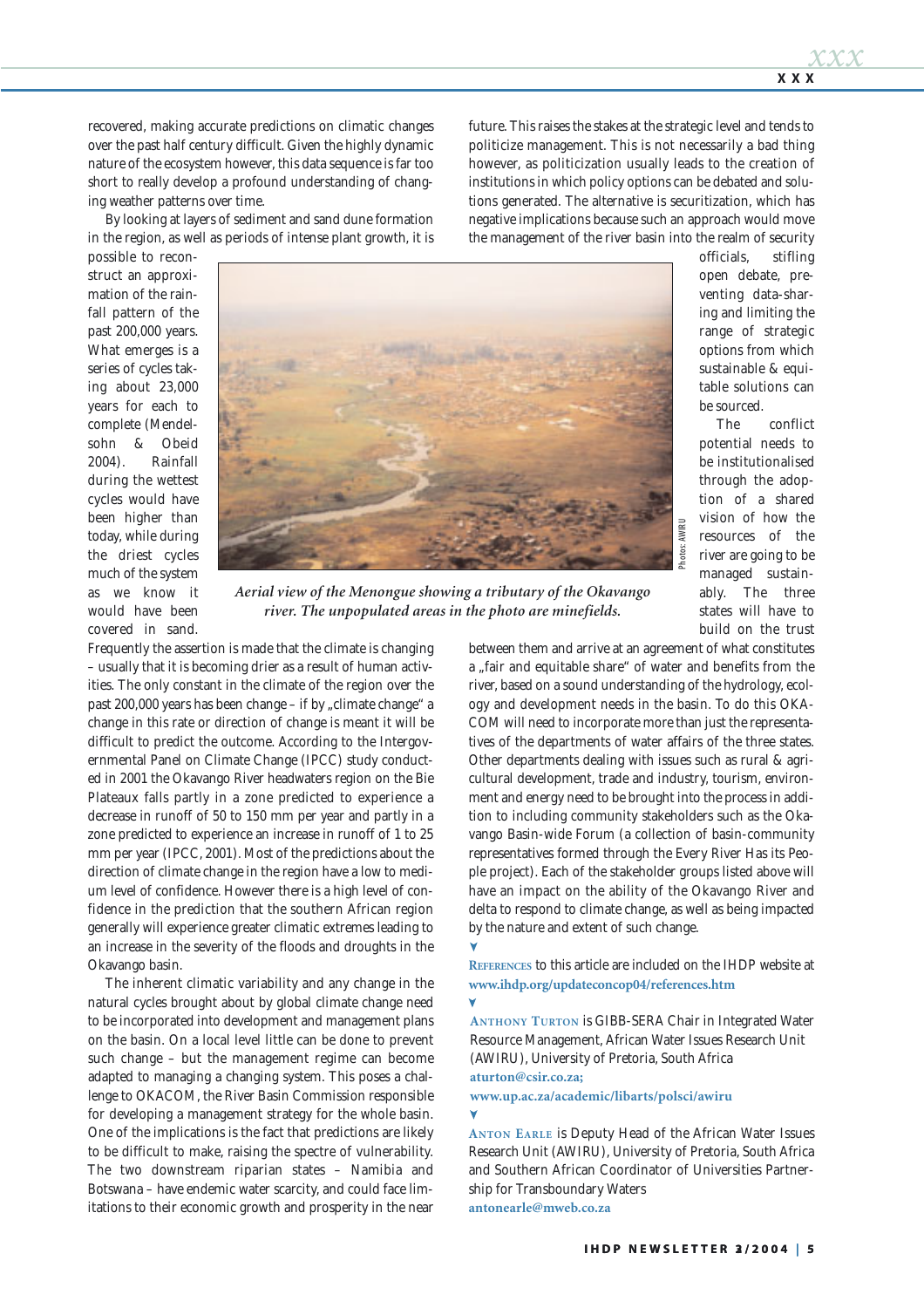# **GLOBAL BIODIVERSITY AND CONFLICT RESOLUTION THE POSSIBLE ROLE OF PUBLIC PRIVATE PARTNERSHIPS**

**SUSANNE STOLL-KLEEMANN AND TIM O'RIORDAN**

#### **PERSPECTIVE**

➤ **Biodiversity is under threat. Yet safeguarding mecha**nisms are chronically insufficient both in effectiveness and funding. This paper looks at possible roles for the private sector in meeting current and future safeguarding needs. It concludes that the private sector can work well for highly specialised and emblematic aspects of biodiversity planning, mostly for large animals. But it cannot do the job for comprehensive biodiversity enhancement, especially when resident populations are also dependent on the totality of ecosystem services.

Leakey and Lewin (1996) liken the current onslaught to global biodiversity to a "Sixth Extinction", the possibility of a major collapse of species and habitats at a rate 1000 to 10 000 times higher than natural background changes. Previous recoveries from mass extinction took place leisurely under natural circumstances. Today it is different. Nearly seventy per cent of the current land

surface is either partially or wholly disturbed by human beings. Add to this the almost certain prospect of climate change, the chances of re-colonization of lost species and habitats over the coming century by any other means than through careful management is impossible. Global biodiversity cannot be maintained without a wholesale change in the way in which we govern our planet.

Myers (2002) estimates the cost of protecting the global hotspots, namely the highly diverse zones of ancient natural systems, at the order of 300 million dollars per year. To safeguard all protected areas would amount to an annual spent of some 500 billion dollars. These figures may appear large, but should bear in mind that the expenditure behind agricultural subsidies alone amount to 365 billion dollars per year, and US spending on military security beyond its borders exceeds 450 billion dollars annually. Much more to the point is that biodiversity investment, if well managed, will aid local livelihoods, increase tourist revenue, and stimulate the economic value of ecosystems.

#### **INTRODUCING PRIVATE SECTOR PARTICIPATION**

The international conservation community has begun to recognize the need for significant private sector involvement in biodiversity governance. The World Summit on Sustainable Development (WSSD) championed a number of initiatives around the theme of the Type 2 partnerships. These

partnerships are multi-stakeholder in construction and explicitly involve public, private and community interests. They are designed to be complementary to official inter-governmental and governmental commitment, and not to be a substitute for public sector responsibility in this area.

The World Parks Congress in 2003 also endorsed the notion of private sector financing for biodiversity governance. While the resolutions from this Congress indicated caution over the guarantees for the well-being of local people, nevertheless the thrust of the declaration was for more private sector investment coupled to improve procedures for

monitoring and surveillance. Given that there is little sign of international financial commitment on the scale now regarded as vital, there is growing recognition that the private sector may provide a vital financial service for the maintenance of biodiversity on a global scale. But the current state of affairs remains ambiguous about the wisdom of this approach. Without clear and explicit governance

practices, that lock the public, private and civil sectors into a common purpose, it is unlikely that private sector financing can guarantee global sustainable biodiversity provision. For this to be the case there needs to be a different set of measures for evaluating the effectiveness of such agreements. We need to address how far the private sector can promote the cause of global sustainable biodiversity.

#### **THE CONFLICTS BETWEEN THE PRIVATE SECTOR AND SUSTAINABLE BIODIVERSITY**

There are a number of reasons of why private sector funding can lead both to a distortion in global sustainable biodiversity management, and to long-term instability and conflicts over the future promotion of biodiversity enhancement:

*– The promotion of the emblematic species.*

Private sector providers aim to promote the protection and access to species which visitors wish to see. While this is a worthy objective for species protection, it cannot guarantee the maintenance of a robust and integral ecosystem. This is particularly the case where additional areas of safeguard are necessary to act as "ecological stepping stones" for future species migration. Because of the need to maintain revenue, this mismatch of objectives can result in a weakened biodiversity and inherent conflict between conservationists and economic enterprise.

*– The failure of corporate social responsibility.*

There is much fashionable talk nowadays of companies promoting and complying with the practices of corporate social

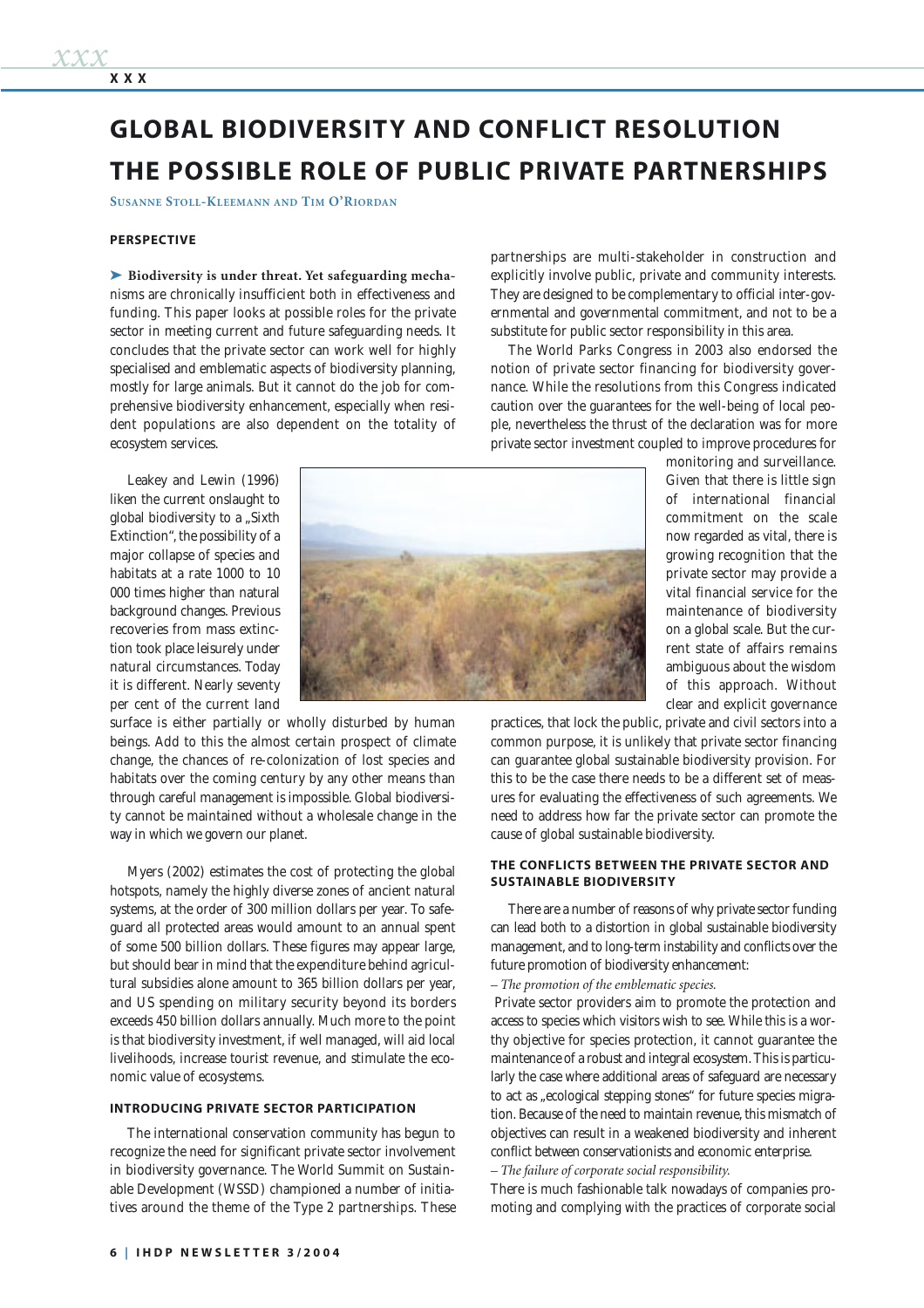responsibility (CSR). There is an assumption that good corporate practice can lead to a public interest dimension in the profit-maintaining world of corporate enterprise. The concept of Type 2 partnerships is designed to shadow official biodiversity protection, as a means of integrating private enterprise to local interests and public sector regulation. Hamann and his colleagues (2003) show that CSR is by no means regarded by business as a genuine public interest activity. It should not be surprising that businesses only adopt CSR practices to promote their business case. There is no guarantee that, as matters currently stand, CSR will be used as a vehicle to promote global sustainable biodiversity through the private sector.

### *– Conflict over management objectives.*

The private sector generally regards biodiversity as a suite of services over which it has proprietorial control. Such a view conflicts with the property relations of food and agricultural services sought by local people and local enterprise. It may also create an impasse over appropriate regulatory arrangements over long-term property rights. Any programme of designing indicators of effective biodiversity governance may well stumble over these contested property arrangements.

#### *– Short vs long-term perspectives.*

To maintain and create sustainable biodiversity requires a commitment for the very long-term. It is well known that changes in the value of ecosystem services would force the private sector into a kind of survivalist mode. This cannot guarantee sustained biodiversity investment. Add to these changes in the character of agricultural markets, and local use of biodiversity products might also become unstable. Public-private-community partnerships appear to have no rules for maintaining the integrity of ecosystems during changing economic and political circumstances. Again any indicators of permanent biodiversity governance would need to address mechanisms for stabilising property rights and values over the long-term.

#### **EXPERIENCE FROM CASE STUDIES**

We introduce two case studies from Brazil and South Africa.

#### *– Brazil: Continuing Conflict over Bioprospecting*

Egler (2002) reviews the history of private sector involvement in promoting biodiversity enterprise in Amazonia. In 1995 the National Programme for Biodiversity (PRONABIO) created a non-profit-private fund (FUNBIO) to support projects in the sustainable use of biodiversity and biotechnology products. The value of such products in 1998 lay between 500 and 800 billion dollars. The cosmetic industry sought to establish an active programme of research and development in order to capitalize on this market. In 1997 the programme for biotechnology in the Amazon (PROBEM) was established with joint government-private sector funding. This programme was to be implemented by BIOAMAZONIA, a social organization specially established to ensure a favourable balance between private initiative and the public interest. But PROBEM is facing huge legal and political difficulties. There is no clear mechanism to provide access to genetic resources as required by the Convention on Biological Diversity (CBD). In the absence of appropriate legislation the government could not hire bioprospecting activities from any private entity. This meant that PROBEM had no basis for trading. BIOAMAZONIA was charged with a conflict of interest when seeking to promote private sector advantage in this sensitive arena of local livelihoods and contested property rights. The result was a major break down of trust between BIOAMAZONIA, the Brazilian Congress, and



international environmental organizations. In the end the Presidency passed a provisional law regulating access to biodiversity in favour of the private sector. The use of an autocratic instrument to regulate a sensitive and complex matter inflamed public aversion to BIOAMAZONIA. The outcome of this is deeply unsatisfactory. A body established to foster trust between long-term public interest in biodiversity management and medium-term private sector investment with potentially large gains for local people has foundered. This reinforces our view that without clear guidelines for the effective monitoring and accountability of these partnerships there can be no sustaining biodiversity governance.

#### *– South Africa: Another conflict over bioprospecting*

A deal between the South African National Botanical Institute (NBI) and the American Biotech firm called Ball Horticultural Company was signed in order to generate revenue for the Institute arising from the bioprospecting of the genetic mix of the fynbos, a hot spot of extraordinary plant species in the southwest of South Africa. Under the CBD, bioprospecting should safeguard the fair and equitable benefits between the country of origin and the importing organization. Because the U.S. has not ratified the CBD any public-private agreement required a political approval. This was not put in place before NBI signed up with Ball. The result was reported through a leak to a local newspaper and caused a huge outcry. A subsequent official investigation (Glazewski 2001, 5) showed that Ball had effective access "to all South African species as well as the knowledge built up by NBI and South African botanists over the centuries". Moreover, Glazewski found that the agreement gave no assurances that Ball would invest directly in technology transfer in South Africa. This story suggests that government agencies, restricted in funding and with resource limitations on achieving their objectives, may be attracted by offers of private sector funding to the point where they sell short on sustainable biodiversity. Unless the private sector has a genuine private interest concern, unless there is an explicit and accountable regulatory regime, and unless there is constant vigilance and a courageous press, there can be no guarantee that private sector involvement will deliver.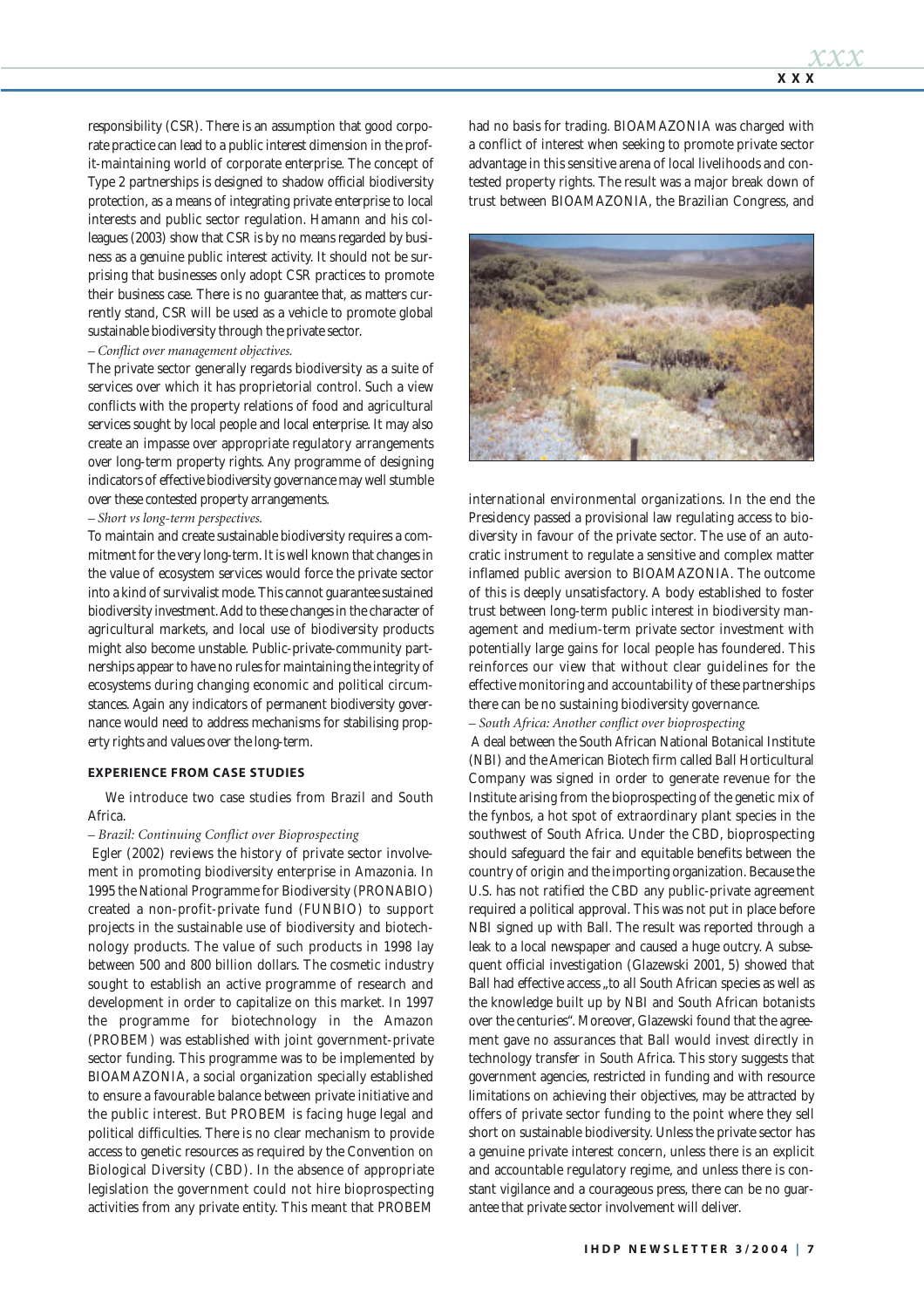#### **CONCLUSIONS**

We face a dilemma. The inter-governmental community is failing to provide adequate public sector financing in the midst of a possible Sixth Extinction. Measures to incorporate local community involvement in global biodiversity governance are now officially on all agendas. Yet, it may be necessary to rely on private sector financing just to keep the ship afloat for the time being. This means we must address how best we can establish public-private-community partnerships for a sustaining biodiversity age.

#### *– A global biodiversity stewardship scheme*

As with the Forest Stewardship Council and the Marine Stewardship Council, there is a need for a Global Biodiversity Stewardship Scheme that locks public to private to local informal arrangements based upon sustainability principles. Ultimately such a scheme should provide the necessary conditions for the sale of any product or service from any established biodiversity setting.

#### *– Formal corporate accountability*

Corporate social responsibility (CSR) on a voluntary basis is simply not good enough. There must be some form of corporate accountability that is mediated by community compliance, and agreed measures of managing biodiversity to meet the collective needs of local livelihoods and ecosystem integrity. This can only be achieved by establishing unambiguous indicators of effective biodiversity governance backed by the triple alliance of the biodiversity stewardship scheme partnerships.

#### *– Political and corporate leadership*

Right now we live in a world where political and corporate leaders are not delivering sustainable biodiversity governance. Only when the global community envelopes these leaders with positive messages relating to the long-term superior advantages of investing collectively in biodiversity will these leaders readjust their attention. There may be no substitute for other than a programme of systematic monitoring and support to show why sustainable biodiversity governance is the best bet for all parties, and our future generations. Here is where sustainability science must join with these global biodiversity stewardship partnerships to provide the scientific insights that should underpin these measures of effectiveness. To underscore the significance of these measures, they should be robust enough to provide the legal and management basis for the global biodiversity stewardship scheme to be as strong as it must be if we are to avoid a possible Sixth Extinction.

**REFERENCES** to this article are included on the IHDP website at **www.ihdp.org/updateconcop04/references.htm** ۷

**SUSANNE STOLL-KLEEMANN** is Associate Professor at the Institute of Agricultural Economics and Social Sciences, Humboldt University, Berlin, Germany;

**susanne.stoll-kleemann@agrar.hu-berlin.de**

**TIM O'RIORDAN** is Professor of Environmental Sciences at the University of East Anglia, UK; **T.Oriordan@uea.ac.uk**

## **HUMAN SECURITY IN THE NORTH: IS IT RELEVANT?**

#### **THE SECURITY DEBATE**

➤ **The meaning and efficacy of security concepts has long** been debated. The domination by international systems and nation-state perspectives on security has effectively marginalized most other notions of security. A widened security agenda that goes beyond the stereotypical military (usually synonymous with security) needs of the state has often been proposed, but frequently against the critique that the coherence of the concept becomes lost, such that security becomes meaningless and all "motherhood and apple pie". Nevertheless, widened notions of security have been a particularly hot topic since the end of the Cold War. State-defined security, particularly revolving around the political and military sectors, has been perceived as too narrow, elitist and insufficient, and other sectors of security have been introduced. Economic, personal, community environmental, health, food and societal securities, often encapsulated within "human" security, have been recognized as important sectors of the security dynamic, as have new security referents, such as the individual through human security, as well as the region (linking and transcending states, providing individuals and groups alternative venues in which to voice securities, alongside regional expressions of security).

#### **HUMAN SECURITY: NORTH VERSUS SOUTH?**

Ever since the notion of human security was broadly popularized through the 1994 UNDP Human Development Report, it has been often employed by the United Nations and by states around the world, in particular by northern states interested in promoting human security in the Global South. This has lead to criticism that the concept entrenches linear and elitist thinking with regard to security, insofar as it is implied that countries of the Global North have no experiences to share with the Global South, and that the North remains secure, while the South is not.

The end result is an imbalance between understandings of what is actually happening within and across regions, and the assumptions of "North-secure, South-insecure" serve to disguise and prevent shared human security concerns and experiences. This is well exemplified through indigenous and gender experiences and perspectives which transcend the North-South construct and reveal human insecurities occurring on different levels, to different degrees, throughout the world. These perspectives have not, however, been actively engaged within the dominant security discourses. The same can be said for examining security from the level of regions; although there is an increasing awareness that regional secu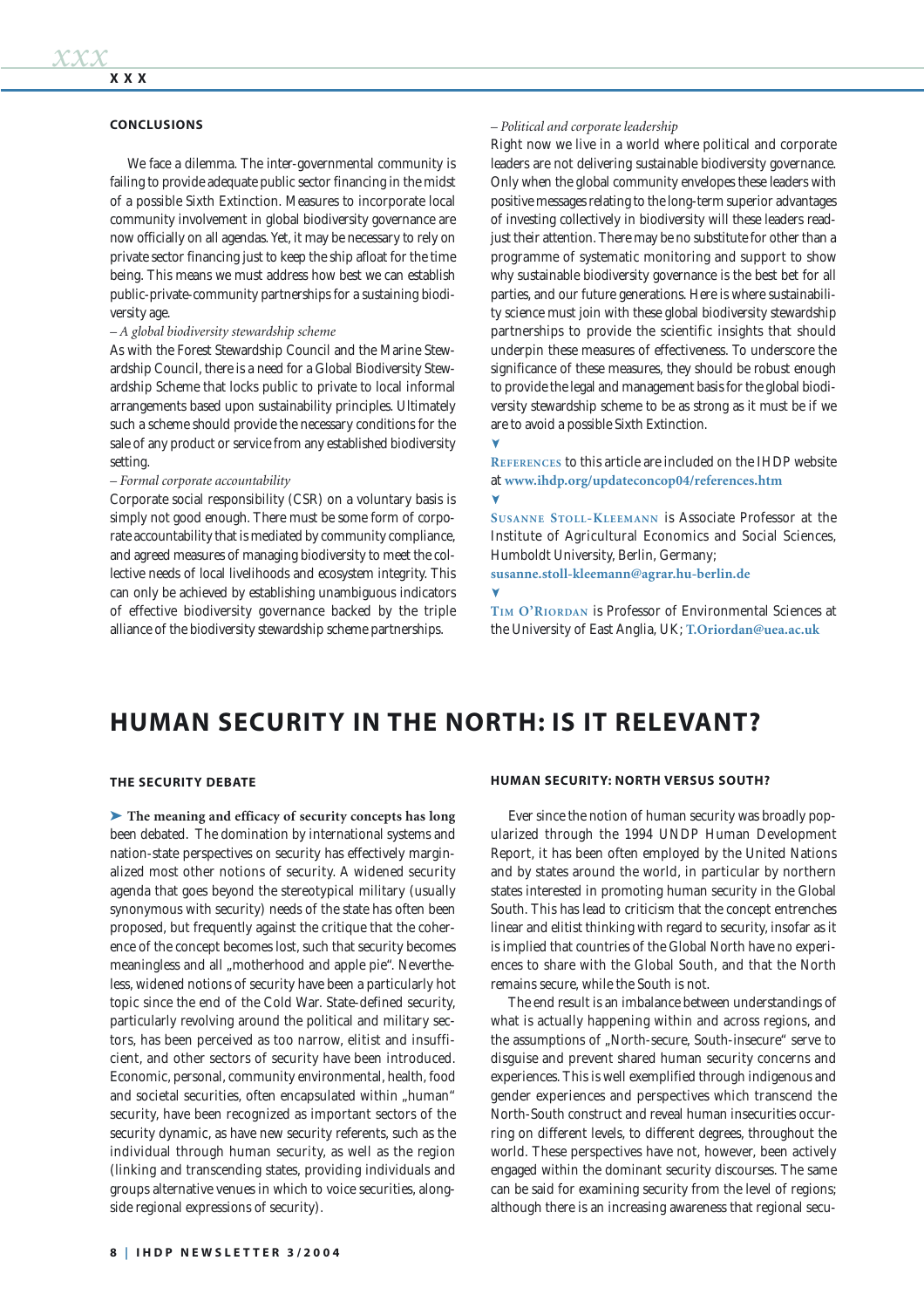rity is as relevant as the security of the international system, the north, and particular the Arctic, is not commonly included in discussions of regional security.

#### **NEW RESEARCH DIRECTIONS**

These alternative perspectives emanate from security referents other than the state, and are often described as expressions of security from the "bottom up", and new research programs have been emerging reflecting these widened approaches to security. The Human Security Program (HSP) at the University of Tromsø, Norway, contributes to these debates by exploring gender and indigenous perspectives of security within the Arctic regional context. Both the context and theoretical perspectives examine security from the "bottom up".

The theoretical dimension of the HSP primarily draws on western and non-western feminisms, as well as indigenous perspectives (including indigenous or aboriginal feminisms) to understanding security. This approach does not negate current, more traditional theoretical approaches to security. Nor does it negate the state as an important component of security; expressions of security can and do transcend boundaries, but responses to it are often very much state or institution based. As such the HSP builds upon these foundations in the interest of demonstrating the complexity of the security concept.

#### **ABORIGINAL FEMINISM AND HUMAN SECURITY**

A central advantage to listening to various feminisms, especially those rooted in indigenous cultures and traditions, is the expressions of the inherent linkages between the environment and other securities expressed by these voices. Indigenous feminisms give expression not only to needs of indigenous women to freely express themselves in their communities and challenge patriarchal privilege, but seek to give voice to women's personal and cultural oppression within colonized and subordinated communities. As such, to give voice to these oppressions additionally expresses indigenous women's needs for securities. Culturally, economically and socially environmental security is not a distinct or separate issue, but an integrated core of these securities. Environmental issues therefore become inevitably and inherently linked to the security dynamic and have an impact on, as well as are impacted by, all other securities. This is particularly true in the Arctic, where the voices expressing these security concerns are often not heard.

#### **THE ARCTIC AND HUMAN SECURITY: AN EXAMPLE**

The Arctic has long been a peripheral region of the Global North (for the purposes of this article the Arctic is defined as the circumpolar region, although there are many contested notions of what constitutes the Arctic and/or the north). As a region free of large scale violent conflict, it has not been the focus of human security researchers. However, it is becoming more apparent that to take human security seriously, issues of the Arctic need to be taken into account. The Arctic is still considered "pristine" and provides a clear and region-wide demonstration of the linkages of diverse securities, particularly rooted in environmental security. The impacts of environment and environmental security upon the women and men of the Arctic are clear and significant: for example, persistent organic pollutants (POPs), mercury and lead that emanate from the polluting activities of the industrialized south primarily through air and water, are ingested by humans through traditional country foods, causing numerous health problems such as increased rates of breast cancer and problems with pregnancy, the possible reduction of testosterone/increase of estrogen in men with impacts on their fertility and gender, and neurological damage in children.

As a result, warnings against traditional country foods has led to decreased consumption but also to a clear reduction in the health benefits of these foods, as well as their social, cultural, and economic significance to the communities. Increased dependence upon store-bought foods and market as opposed to traditional economies has had impacts on food availability and access, the development of diseases such as diabetes, the weakening of traditional economies and access to hunting equipment necessary to these economies, as well as poverty. A 2004 report by Marcelle Chabot chronicles the problems of poverty, hunger and starvation in Kuujjuamiut households in Nunavik, Canada where she noted that women and children were most at risk for material and food security; amongst the general population already 68% were at risk, but this number increased to 71% for women and 74% for children (Chalbot, 2004). Access to income is limited, compounded by debt and substance abuse, all of which contribute to these high rates of insecurity amongst the Kuujiuamiut.

In general, limited access to income is a chronic problem amongst women in the north as many women have had to rely on public sector employment which has been steadily reduced over the years, and have had less access to natural resources employment such as mining, forestry and oil which employs mostly men. It is nevertheless almost impossible to isolate one security from the other. In this region we find an intricate blend of security issues from the environmental, health, and food to economics, cultural and identity (high rates of suicide associated with loss of culture/identities among indigenous peoples, traditional economies struggling against market economies, reduced access to market economies, and so forth).

It is clear that recognition of human security issues in northern contexts is imperative to the development of the concept as a whole, as well as to eliminating the 'us-them' othering approach inherent within such notions. Listening to and understanding the experiences of women and men in the north and particularly the Arctic, through the lenses of various gender and indigenous perspectives, highlights the limitations northern peoples face in meeting their security needs. Recognition of shared human insecurities between North and South leads to better definitional clarity, and better policy making on behalf of all parties concerned.

**REFERENCES** to this article are included on the IHDP website at **www.ihdp.org/updateconcop04/references.htm**

**GUNHILD HOOGENSEN** is a Post-Doctoral Fellow at the Department of Political Science, University of Tromso, Norway; **gunhildh@sv.uit.no**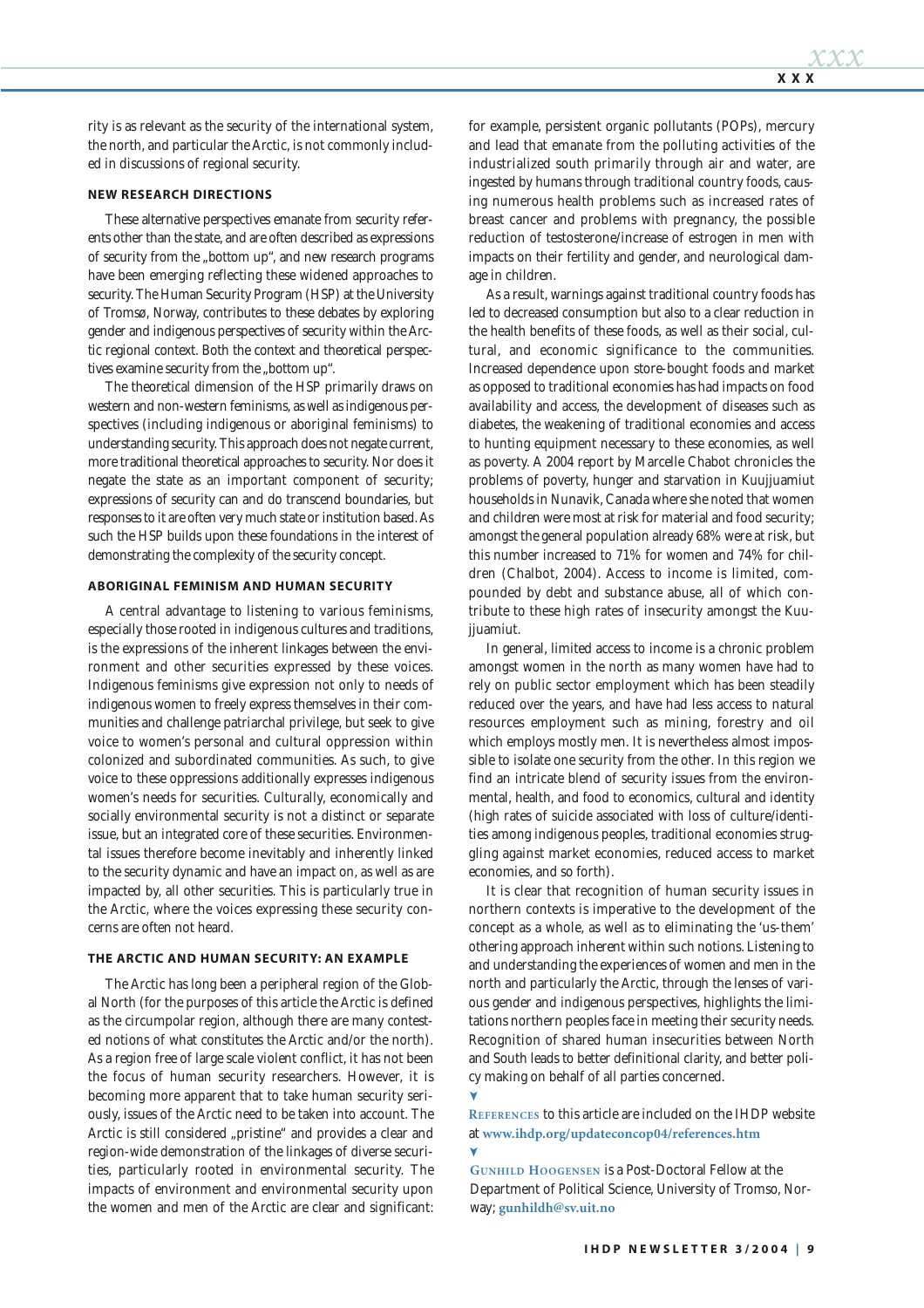➤ **The Lempa river basin encompasses an area of about**  18 246 square kilometers and is divided by the international conflict. El Salvador occupies the lower reaches of the Lempa basin and is located downstream of Guatemala and

boundaries of Guatemala, Honduras and El Salvador. The Lempa river shows that in an scenario of high potential for conflict, such situation has not occurred, instead a process of transborder cooperation is taking place. Thus, the key question is how an acute process of environmental change (such as the one in the Lempa river basin) can promote transborder cooperation instead of conflict? Before all, it is important to recognize that an international

**XXX**

*xxx*



river basin does not provide a good foundation for regional cooperation simply by virtue of its crossing national borders. The Lempa river basin shows that the relative dependence of each riparian on the river is an important determinant of the potential for conflict or cooperation. Greater interdependence among riparians and the generation of externalities increases the necessity and possibility of international cooperation.



#### **THE POTENTIAL FOR CONFLICT**

When considering the potential for conflict in the Lempa river basin, three elements can be considered: Geography, environmental change, and resource dependence. In terms of geography the physical location of countries within a river basin influences the potential for environmental Honduras. A full ninety percent of El Salvador's river basin surface area lies downstream of its two neighbors and is highly subject to damage from upstream activities.

In addition, natural resources degradation is seen by the high levels of erosion affecting dams and reducing their life. The production of sediments is high. 48% of the sediments in the Lempa river originate in Honduras, while El Salvador and Guatemala generate 39 % and 13 % respectively. (Hernández and Rodríguez: 2002: 25) Because of its downstream position, El Salvador must bear the brunt of the environmental and economic impacts of soil erosion. Indeed, four hydroelectric dams in El Salvador have lost portions of their generating capacity due to accumulated sediment deposits.

Second, in terms of environmental change the Lempa river basin is the most environmentally damaged and polluted international river basin. One of the most significant sources of deterioration is the discrepancy between land use capacity and its effective use – more than half of the land in the watershed (almost 9500 km2) is over-used. Of all land area in the three countries classified as over-used, 58.4 % lies in El Salvador, while the remainders of the overused areas are located in Honduras (23.3 %) and Guatemala (18.3%) (Granados, 2002). The consequences are severe erosion upstream and sedimentation downstream.

Finally, dependency is the third factor influencing the potential for conflict. Because of its downstream location, El Salvador feels the greatest impact of the Lempa river's